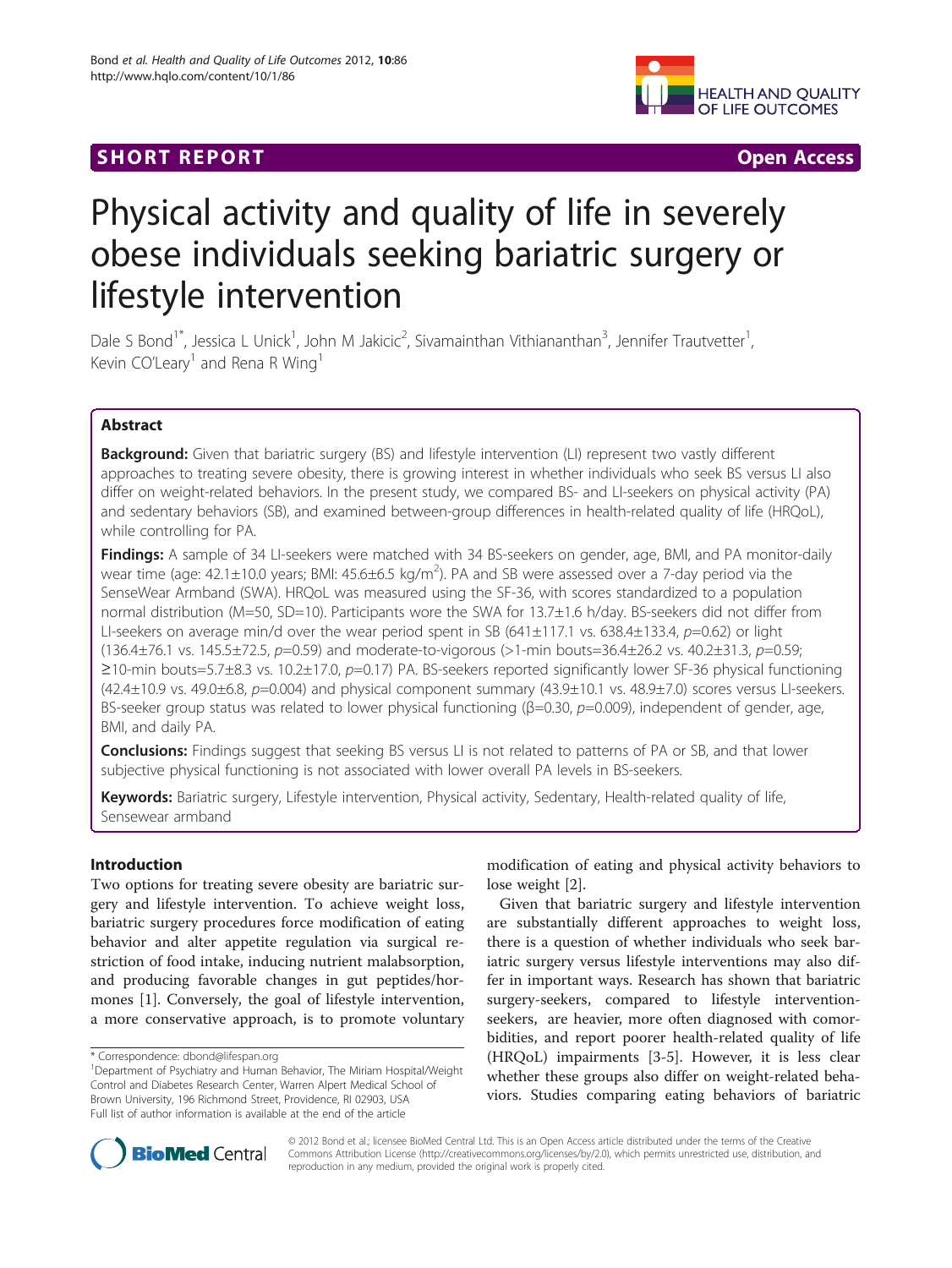<span id="page-1-0"></span>surgery- and lifestyle intervention-seekers have produced mixed findings [\[3](#page-3-0)[,5](#page-4-0)]. To our knowledge, no study has compared physical activity and sedentary behaviors in these groups.

Our previous research using objective measures shows that bariatric surgery-seekers have low physical activity levels and spend 80% of their time in sedentary behaviors [[6](#page-4-0),[7](#page-4-0)]. However, it is not known whether equally overweight individuals seeking to lose weight via lifestyle intervention have similar levels of physical activity and sedentary behaviors. Thus, the primary aim of this study was to compare objectively-measured daily time spent in physical activity and sedentary behaviors between bariatric surgery- and lifestyle intervention-seekers. Additionally, while previous research has found that lower physical activity is associated with worse HRQoL in bariatric surgery-seekers [[8,9\]](#page-4-0), this has not been shown in lifestyle intervention-seekers. Thus, a secondary aim was to examine HRQOL differences between these groups, while controlling for physical activity, body mass index (BMI) and demographics.

## **Methods**

## Participants and procedures

Participants were 21–65 years of age, with a BMI  $\geq$  35 kg/m<sup>2</sup> and no medical contraindications for physical activity, who were seeking to lose weight via bariatric surgery or lifestyle intervention. Participants seeking bariatric surgery in the current study were initially recruited from local surgery clinics and patient support groups to participate in a wider study investigating behavioral changes in this population. Lifestyle intervention-seekers were recruited from the community via internet and newspaper advertisements. Prior to treatment, both groups completed questionnaires and were given an activity monitor to wear for 7 consecutive days. Study procedures were approved by The Miriam Hospital institutional review board (Providence, RI, USA).

## Measures

## Objective physical activity

The SenseWear Armband (SWA; BodyMedia, Pittsburgh, PA) simultaneously integrates motion data from a biaxial accelerometer and physiological metrics from multiple sensors to provide minute-by-minute estimates of energy expenditure at different intensity levels. The SWA has been shown to produce valid energy expenditure estimates when evaluated against indirect calorimetry and doubly labeled water [\[10,11](#page-4-0)]. For data to be considered valid, participants had to wear the SWA for  $\geq$ 8 h/d on 4 days. The intensity of activity for each minute of wear time was calculated and expressed using metabolic equivalents (METs) to determine average daily time (min/d) spent in sedentary (<1.5 METs) activities, and light (1.5-2.9 METs), moderate-to-vigorous (MVPA:  $≥3$  METs;  $≥1$  and  $≥10$ -min bouts), and total ( $≥1.5$  METs) PA.

## **HRQoL**

The Medical Outcomes Study Short Form-36 (SF-36) is a widely used and psychometrically sound HRQoL measure. Scores from 8 domains relating to physical (physical function, role-physical, bodily pain, general health) and mental (vitality, social functioning, role-emotional, mental health) health are individually weighted into physical

| Table 1 Characteristics of severely obese participants seeking bariatric surgery or lifestyle intervention |  |  |  |
|------------------------------------------------------------------------------------------------------------|--|--|--|
|------------------------------------------------------------------------------------------------------------|--|--|--|

|                                        | Bariatric Surgery (N = 34) | Lifestyle Intervention ( $N = 34$ ) | P    |
|----------------------------------------|----------------------------|-------------------------------------|------|
| Age (yrs)                              | $43.3 \pm 9.4$             | $40.9 \pm 10.5$                     | 0.33 |
| % Female                               | 76.5                       | 76.5                                | 1.00 |
| % Race                                 |                            |                                     | 0.25 |
| White                                  | 79.4                       | 70.6                                |      |
| African-American                       | 5.9                        | 14.7                                |      |
| American Indian/Alaskan Native         | 2.9                        | 0.0                                 |      |
| Native Hawaiian/Other Pacific Islander | 2.9                        | 0.0                                 |      |
| Other                                  | 8.8                        | 5.9                                 |      |
| Don't know                             | 0.0                        | 8.8                                 |      |
| % Ethnicity                            |                            |                                     | 1.00 |
| Non-Hispanic                           | 91.2                       | 91.2                                |      |
| Hispanic                               | 8.8                        | 8.8                                 |      |
| BMI ( $kg/m2$ )                        | $46.2 \pm 7.8$             | $45.0 \pm 4.9$                      | 0.49 |
| Weight (kg)                            | $129.9 \pm 27.6$           | $127.7 \pm 19.6$                    | 0.71 |

Note. P values are based on independent samples t-tests for continuous variables and  $\chi^2$  tests for categorical variables. BMI = body mass index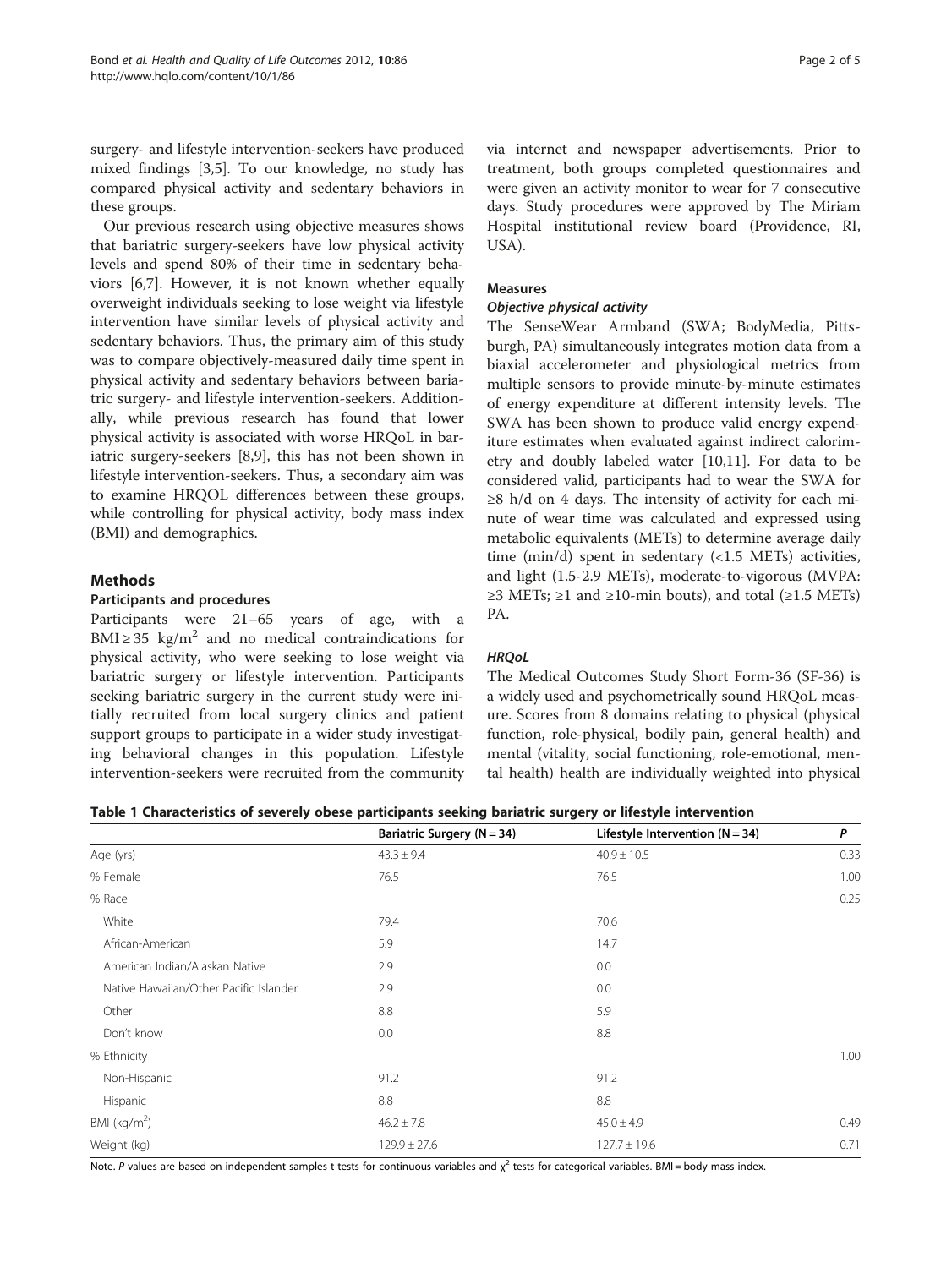(PCS) and mental (MCS) component summary scales. Scores are transformed to a 0–100 scale and standardized to a population normal distribution  $(M = 50, SD =$ 10), with higher scores representing better HRQoL [[12,13\]](#page-4-0).

## Statistical Analysis

Analyses were performed using SPSS for Windows (Version 18.0, Chicago, IL). A sample of 34 lifestyle intervention-seekers was matched with 34 bariatric surgery-seekers, selected from a wider study database  $(n = 130)$ , on gender, age, BMI, and daily SWA wear time. Independent t-tests examined group differences in continuous variables. Chi-square analyses compared proportions across categories. Linear regression examined the association of group status (bariatric surgery- vs. lifestyle intervention-seekers) with HRQoL, adjusting for total physical activity min/d, BMI, age, and sex.

## Results

#### Participants

As shown in Table [1,](#page-1-0) bariatric surgery-seekers and lifestyle intervention-seekers did not differ significantly on demographics or weight characteristics. Overall, participants on average were  $42.1 \pm 10.0$  years of age, mostly female (76.5%) and non-Hispanic White (75%), with BMI=45.6±6.5 kg/m<sup>2</sup> and weight=128.8 ±23.8 kg.

#### Differences in PA and SB

Participants wore the SWA for 13.7±1.6h/day over a 7-day period. Table 2 shows that bariatric surgery- and lifestyle intervention-seekers did not differ in average daily min/d spent performing sedentary behaviors and physical activity of different intensities (p's>0.50).

Additionally, overall, the groups did not differ in average daily moderate-to-vigorous physical activity minutes accumulated in ≥10-min bouts across the 7-day wear period (bariatric surgery-seeker: 5.7±8.3 vs. lifestyle intervention-seeker:  $10.2 \pm 7.1$ ,  $p=0.17$ ). However, a significantly smaller proportion of bariatric surgery-seekers performed at least one 10-min bout versus lifestyle interventionseekers  $(47.1\%/n=16$  vs.  $82.4\%/n=28$ ,  $p=0.005$ ). Among these participants, the groups did not differ in the number (bariatric surgery-seeker: 5.8±3.4 vs. lifestyle intervention-seeker:  $6.8\pm9.4$ ,  $p=0.68$ ) or average duration (bariatric surgery-seeker: 14.4±4.9 vs. lifestyle intervention-seeker: 13.4 $\pm$ 3.9,  $p$ =0.46) of bouts performed.

## Differences in HRQoL

Bariatric surgery-seekers reported lower scores on the physical function domain and the PCS, compared to lifestyle intervention-seekers (p's<0.05) (Table 2). In regression analyses, bariatric surgery-seeker group status was associated with lower physical function scores (β=0.30,  $p=0.009$ ), independent of gender, age, BMI, and total PA

Table 2 Comparison of time spent performing activities of varying intensity and reported health-related quality of life between severely obese participants seeking bariatric surgery or lifestyle intervention

|                                        | Bariatric Surgery (N = 34) | Lifestyle Intervention $(N = 34)$ | P     |
|----------------------------------------|----------------------------|-----------------------------------|-------|
| <b>Activity intensity (METs)</b>       |                            |                                   |       |
| Sedentary (min/d)                      | $641.0 \pm 117.7$          | $638.4 \pm 133.4$                 | 0.62  |
| Light (min/d)                          | $136.4 \pm 76.1$           | $145.5 \pm 72.5$                  | 0.59  |
| Moderate-to-vigorous (min/d)           | $36.4 \pm 26.2$            | $40.2 \pm 31.3$                   | 0.59  |
| Total physical activity (min/d)        | $172.8 \pm 94.3$           | $185.7 \pm 94.1$                  | 0.58  |
| Health-Related Quality of Life (SF-36) |                            |                                   |       |
| Physical function                      | $42.4 \pm 10.9$            | $49.0 \pm 6.8$                    | 0.004 |
| Role-physical                          | $46.7 \pm 11.1$            | $49.0 \pm 10.7$                   | 0.39  |
| Bodily pain                            | $50.6 \pm 7.6$             | $52.8 \pm 7.1$                    | 0.22  |
| General health                         | $41.8 \pm 9.6$             | $42.3 \pm 8.6$                    | 0.83  |
| Physical component summary             | $43.9 \pm 10.1$            | $48.9 \pm 7.0$                    | 0.02  |
| Vitality                               | $46.2 \pm 10.0$            | $47.0 \pm 10.1$                   | 0.12  |
| Social functioning                     | $46.6 \pm 8.6$             | $47.6 \pm 10.3$                   | 0.73  |
| Role-emotional                         | $49.1 \pm 10.1$            | $48.2 \pm 12.1$                   | 0.52  |
| Mental health                          | $49.5 \pm 9.0$             | $48.1 \pm 10.0$                   | 0.54  |
| Mental component summary               | $49.1 \pm 9.3$             | $47.2 \pm 11.3$                   | 0.44  |

Note. P values are based on independent t-tests. Values are presented as mean ± standard deviation. METs = metabolic equivalents. Activity intensity (METs) thresholds = sedentary (<1.5 METs), light (1.5-2.9 METs), moderate-to-vigorous (≥3 METS), and total physical activity (≥1.5 METs). SF-36 scores are standardized to a population normal distribution with a mean of 50 and standard deviation of 10 to provide context for reported degree of health-related quality of life impairment [[12](#page-4-0)].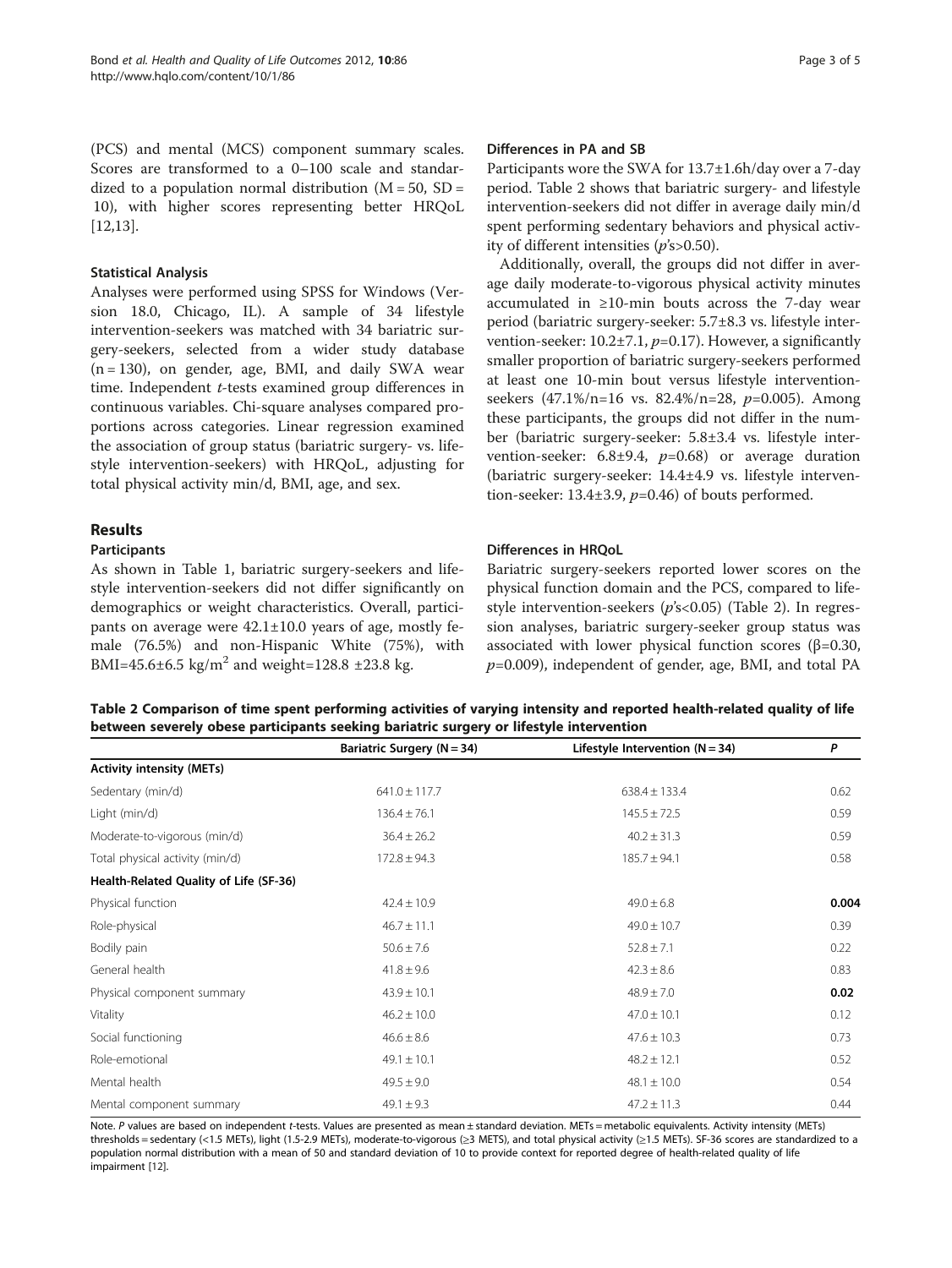<span id="page-3-0"></span>min/d [Model R<sup>2</sup>=0.20, *F* (5, 67)=3.1, *p*=0.02]. The SF-36 PCS model was not significant.

## **Discussion**

Given that bariatric surgery is the most aggressive approach for treating severe obesity, there is interest in whether individuals who seek bariatric surgery engage in less favorable weight-control behaviors than those who opt for a less aggressive lifestyle intervention approach. However, previous research in this area has been limited to eating behaviors [3[,5](#page-4-0)].

The current study compared daily time spent in physical activity and sedentary behaviors among individuals seeking bariatric surgery versus lifestyle intervention. We found that these groups exhibited a remarkably similar profile characterized by high levels of sedentary behavior and infrequent engagement in structured or bout-related moderate-to-vigorous physical activity. Overall, bariatric surgery- and lifestyle intervention-seekers engaged in similar low levels of bout-related moderate-to-vigorous physical activity; however, a greater proportion of lifestyle intervention-seekers actually performed this type of activity. Future studies are needed to investigate possible barriers to bout-related moderate-to-vigorous physical activity in bariatric surgery-seekers (e.g., low motivation, confidence, fear of injury, etc.) that may account for this difference [[14\]](#page-4-0).

We also compared bariatric surgery- and lifestyle intervention-seekers on HRQoL. Similar to previous studies [4[,5](#page-4-0)], bariatric surgery-seekers reported lower physical HRQoL than lifestyle intervention-seekers. Interestingly, however, this difference occurred despite the groups having similar body weight and physical activity levels. While reasons for this difference are not entirely clear, one possibility may be that lower perceived physical functioning is a primary reason why severely obese individuals opt for bariatric surgery, a more aggressive treatment modality, over lifestyle intervention, a more conservative treatment modality. It is also possible that this finding is due in part to differences between the groups on actual or perceived health indicators (e.g., duration of severe obesity, severity of weight-related comorbidities) that were not directly measured.

Importantly, the above finding also suggests that lower subjective physical functioning in bariatric surgeryseekers is not a barrier to PA. This discordance between subjective and objective physical functioning in bariatric surgery-seekers was also shown in another recent study, where 41 % of bariatric surgery-seekers reported having walking limitations yet did not demonstrate limitations during an objective walking test [\[9](#page-4-0)].

Study strengths include use of an objective physical activity measure and matching of lifestyle intervention and bariatric surgery participants on potential confounding variables. This study also has certain limitations including relatively small sample size, non-random assignment of participants, and exclusion of participants with medical contraindications for physical activity, that may limit generalizability to all severely obese individuals.

In summary, to our knowledge, this is the first study to compare severely obese individuals seeking bariatric surgery or lifestyle intervention on patterns of physical activity and sedentary behaviors. We found that these groups engaged in similar levels of physical activity and sedentary behaviors, and that lower subjective physical functioning among bariatric surgery-seekers was not associated with lower overall physical activity levels. The results suggest that similar prescriptions can be used to increase physical activity and decrease sedentary behavior in severely obese individuals seeking bariatric surgery or lifestyle intervention. Further research is needed to determine whether interventions can produce similar physical activity and sedentary behavior changes in these groups.

#### Competing Interests

The authors declare that they have no competing interests.

#### Author Contributions

DSB, JLU, JMJ and RRW conceived of the design of the study and contributed to analysis and interpretation of the data. SV, JT, and KO contributed to data acquisition and analysis of data. DB drafted the manuscript and all authors assisted in revising it critically for important intellectual content. All authors gave final approval of the version to be published.

#### Acknowledgements

This research was funded by grants from the National Institute of Diabetes and Digestive and Kidney Diseases (K01 DK08348-04) and the National Heart, Lung and Blood Institute (5 T32 HL076134-04). Appreciation is expressed to the following surgeons who contributed patients to this study: G. Dean Roye, MD, Beth A. Ryder MD, Department of Surgery, Warren Alpert Medical School of Brown University, Providence, RI; and Dieter Pohl, MD, Jeannine Giovanni, MD, Roger Williams Medical Center, Providence RI.

#### Author details

1 Department of Psychiatry and Human Behavior, The Miriam Hospital/Weight Control and Diabetes Research Center, Warren Alpert Medical School of Brown University, 196 Richmond Street, Providence, RI 02903, USA. <sup>2</sup> Department of Health and Physical Activity, Physical Activity and Weight Management Research Center, University of Pittsburgh, Pittsburgh, PA, USA. <sup>3</sup>Department of Surgery, The Miriam Hospital, Warren Alpert Medical School of Brown University, Providence, RI, USA.

#### Received: 18 May 2012 Accepted: 16 July 2012 Published: 28 July 2012

#### References

- Blackburn GL, Hutter MM, Harvey AM, et al: Expert panel on weight loss surgery: executive report update. Obesity 2009, 17:842–862.
- 2. Bond DS, Wing RR: Behavioral interventions for the treatment of obesity in women with or at risk of cardiovascular disease. Current Cardiovascular Risk Reports 2009, 3:219–225.
- 3. Ronchi A, Marinari GM, Sukkar SG, Scopinaro N, Adami GF: Behavioral characteristics of severely obese patients seeking bariatric surgery: crosssectional study with alimentary interview. Behav Med 2008, 33:145–150.
- 4. Kolotkin RL, Crosby RD, Williams GR: Health-related quality of life varies among obese subgroups. Obes Res 2002, 10:748–756.